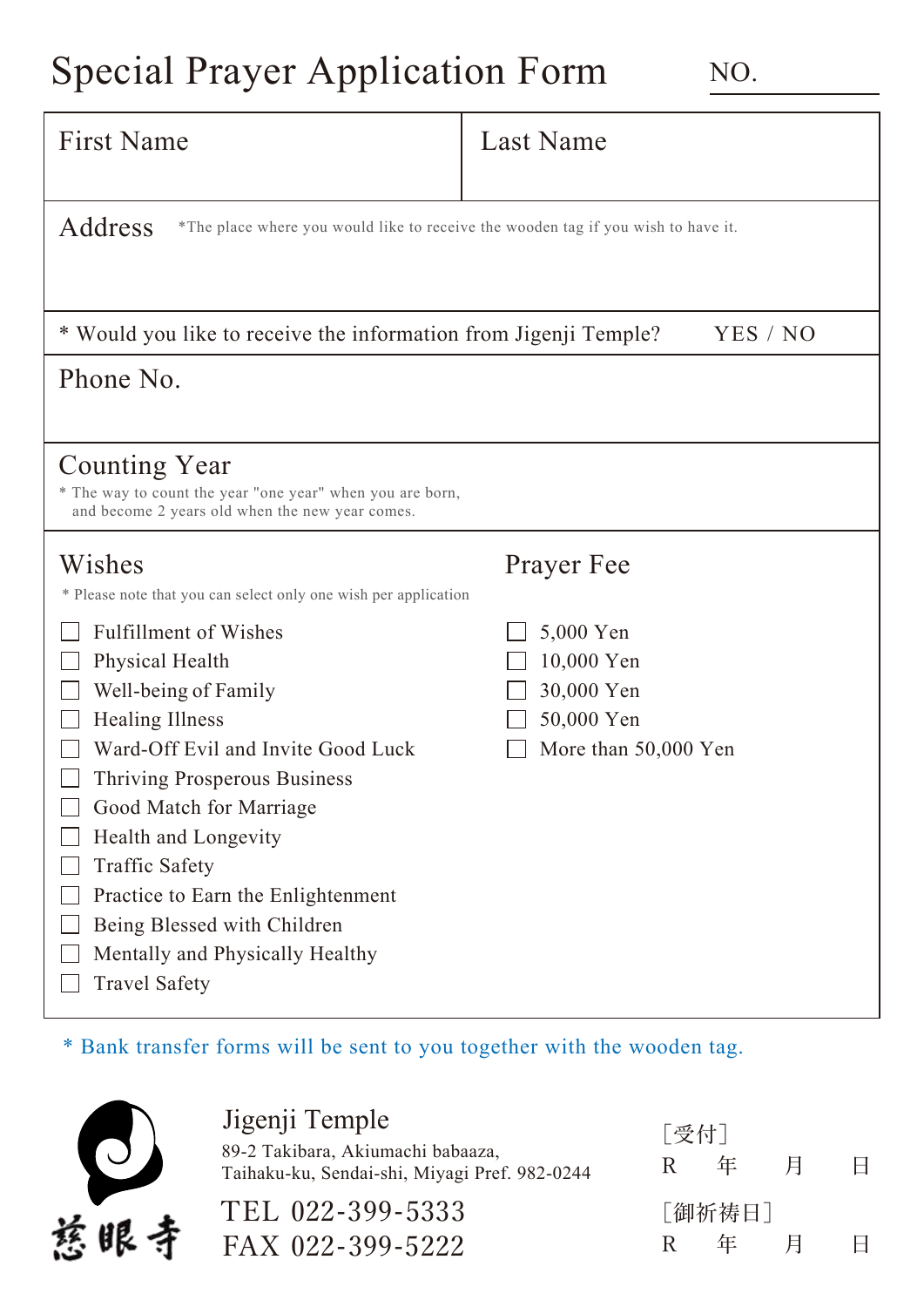

| <b>BOAR</b>          | <b>DOG</b>           | <b>ROOSTER</b>  | <b>MONKEY</b>       | <b>SHEEP</b>        | <b>HORSE</b>        | <b>SERPENT</b>      | <b>DRAGON</b>      | <b>HARE</b>        | <b>TIGER</b>        | OX                  | <b>RAT</b>           |
|----------------------|----------------------|-----------------|---------------------|---------------------|---------------------|---------------------|--------------------|--------------------|---------------------|---------------------|----------------------|
|                      |                      |                 |                     |                     |                     |                     |                    |                    | REIWA 4             | REIWA <sub>3</sub>  | REIWA <sub>2</sub>   |
|                      |                      |                 |                     |                     |                     |                     |                    |                    | 2022                | 2021                | 2020                 |
|                      |                      |                 |                     |                     |                     |                     |                    |                    | 1 year              | 2 years             | 3 years              |
| REIWA1               | HEISEI 30            | HEISEI 29       | HEISEI 28           | HEISEI 27           | HEISEI 26           | HEISEI 25           | HEISEI 24          | HEISEI 23          | HEISEI 22           | HEISEI 21           | HEISEI 20            |
| 2019                 | 2018                 | 2017            | 2016                | 2015                | 2014                | 2013                | 2012               | 2011               | 2010                | 2009                | 2008                 |
| 4 years              | 5 years              | 6 years         | 7 years             | 8 years             | 9 years             | 10 years            | 11 years           | 12 years           | 13 years            | 14 years            | 15 years             |
| HEISEI 19            | HEISEI 18            | HEISEI 17       | HEISEI 16           | HEISEI 15           | HEISEI 14           | HEISEI 13           | HEISEI 12          | HEISEI 11          | HEISEI 10           | HEISEI 9            | HEISEI <sub>8</sub>  |
| 2007                 | 2006                 | 2005            | 2004                | 2003                | 2002                | 2001                | 2000               | 1999               | 1998                | 1997                | 1996                 |
| 16 years             | 17 years             | 18 years        | 19 years            | 20 years            | 21 years            | 22 years            | 23 years           | 24 years           | 25 years            | 26 years            | 27 years             |
| <b>HEISEI7</b>       | HEISEI 6             | <b>HEISEI 5</b> | HEISEI 4            | HEISEI <sub>3</sub> | HEISEI <sub>2</sub> | HEISEI 1            | SHOWA 63           | SHOWA 62           | SHOWA 61            | SHOWA 60            | SHOWA 59             |
| 1995                 | 1994                 | 1993            | 1992                | 1991                | 1990                | 1989                | 1988               | 1987               | 1986                | 1985                | 1984                 |
| 28 years             | 29 years             | 30 years        | 31 years            | 32 years            | 33 years            | 34 years            | 35 years           | 36 years           | 37 years            | 38 years            | 39 years             |
| SHOWA 58             | SHOWA 57             | SHOWA 56        | SHOWA 55            | SHOWA 54            | SHOWA 53            | SHOWA 52            | SHOWA 51           | SHOWA 50           | SHOWA 49            | SHOWA 48            | SHOWA 47             |
| 1983                 | 1982                 | 1981            | 1980                | 1979                | 1978                | 1977                | 1976               | 1975               | 1974                | 1973                | 1972                 |
| 40 years             | 41 years             | 42 years        | 43 years            | 44 years            | 45 years            | 46 years            | 47 years           | 48 years           | 49 years            | 50 years            | 51 years             |
| SHOWA 46             | SHOWA 45             | SHOWA 44        | SHOWA 43            | SHOWA 42            | SHOWA 41            | SHOWA 40            | SHOWA 39           | SHOWA 38           | SHOWA 37            | SHOWA 36            | SHOWA 35             |
| 1971                 | 1970                 | 1969            | 1968                | 1967                | 1966                | 1965                | 1964               | 1963               | 1962                | 1961                | 1960                 |
| 52 years             | 53 years             | 54 years        | 55 years            | 56 years            | 57 years            | 58 years            | 59 years           | 60 years           | 61 years            | 62 years            | 63 years             |
| SHOWA 34             | SHOWA 33             | SHOWA 32        | SHOWA 31            | SHOWA 30            | SHOWA 29            | SHOWA 28            | SHOWA 27           | SHOWA 26           | SHOWA 25            | SHOWA 24            | SHOWA 23             |
| 1959                 | 1958                 | 1957            | 1956                | 1955                | 1954                | 1953                | 1952               | 1951               | 1950                | 1949                | 1948                 |
| 64 years             | 65 years             | 66 years        | 67 years            | 68 years            | 69 years            | 70 years            | 71 years           | 72 years           | 73 years            | 74 years            | 75 years             |
| SHOWA 22             | SHOWA 21             | SHOWA 20        | SHOWA 19            | SHOWA 18            | SHOWA 17            | SHOWA 16            | SHOWA 15           | SHOWA 14           | SHOWA 13            | SHOWA 12            | SHOWA 11             |
| 1947                 | 1946                 | 1945            | 1944                | 1943                | 1942                | 1941                | 1940               | 1939               | 1938                | 1937                | 1936                 |
| 76 years             | 77 years             | 78 years        | 79 years            | 80 years            | 81 years            | 82 years            | 83 years           | 84 years           | 85 years            | 86 years            | 87 years             |
| SHOWA 10             | SHOWA 9              | SHOWA8          | SHOWA <sub>7</sub>  | SHOWA 6             | SHOWA <sub>5</sub>  | SHOWA 4             | SHOWA <sub>3</sub> | SHOWA <sub>2</sub> | SHOWA <sub>1</sub>  | TAISHO 14           | TAISHO <sub>13</sub> |
| 1935                 | 1934                 | 1933            | 1932                | 1931                | 1930                | 1929                | 1928               | 1927               | 1926                | 1925                | 1924                 |
| 88 years             | 89 years             | 90 years        | 91 years            | 92 years            | 93 years            | 94 years            | 95 years           | 96 years           | 97 years            | 98 years            | 99 years             |
| TAISHO <sub>12</sub> | TAISHO <sub>11</sub> | TAISHO 10       | TAISHO <sub>9</sub> | TAISHO <sub>8</sub> | <b>TAISHO7</b>      | TAISHO <sub>6</sub> | <b>TAISHO 5</b>    | TAISHO 4           | TAISHO <sub>3</sub> | TAISHO <sub>2</sub> | <b>TAISHO1</b>       |
| 1923                 | 1922                 | 1921            | 1920                | 1919                | 1918                | 1917                | 1916               | 1915               | 1914                | 1913                | 1912                 |
| 100 years            | 101 years            | 102 years       | 103 years           | 104 years           | 105 years           | 106 years           | 107 years          | 108 years          | 109 years           | 110 years           | 111 years            |